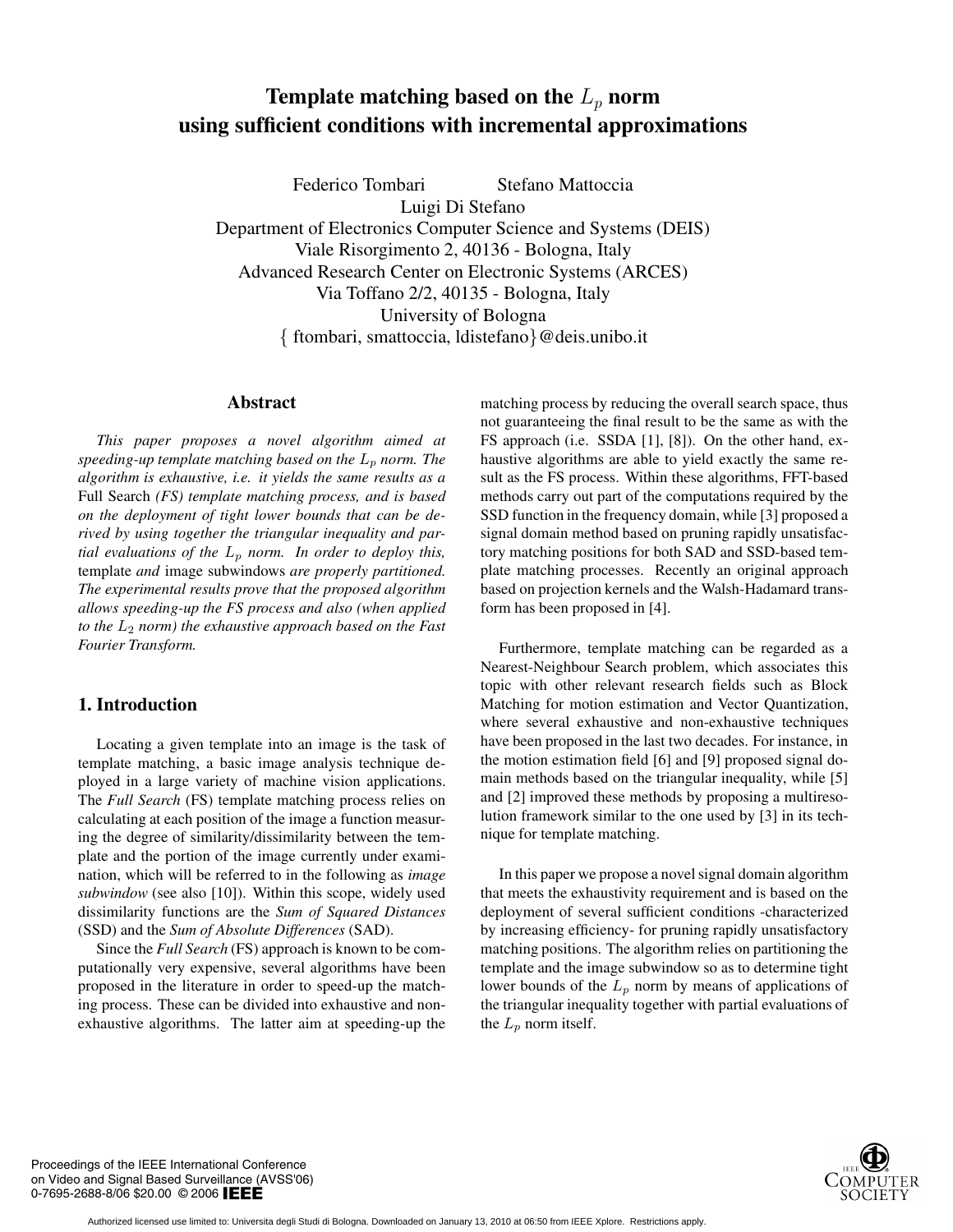#### **2. Proposed algorithm**

Let the template, T, be of size  $M \times N$ , and the image,  $I(x, y)$ , of size  $W \times H$ , where  $(x, y)$  denotes the generic image coordinates. We also indicate the image subwindow located at  $(x, y)$  as  $I_s(x, y)$ . Then, the generic *distance* function measuring the dissimilarity between the template and the image subwindow can be written as follows:

$$
\delta_p(x, y) = ||I_s(x, y) - T||_p^p =
$$
  
= 
$$
\sum_{i=1}^M \sum_{j=1}^N |I(x + i, y + j) - T(i, j)|^p
$$
 (1)

with  $|| \cdot ||_p$  denoting the  $L_p$  norm. If  $p = 1$  then  $\delta_p(x, y)$ coincides with the SAD function, while by taking  $p = 2$ with the SSD function.

Let's now consider the *triangular inequality*:

$$
||I_s(x,y) - T||_p \ge |||I_s(x,y)||_p - ||T||_p| \qquad (2)
$$

that allows the definition of a function,  $\beta_p(x, y)$ , which turns out to be a lower-bound of  $\delta(x, y)$  at any  $(x, y)$ :

$$
\beta_p(x, y) = |||I_s(x, y)||_p - ||T||_p|^p \tag{3}
$$

We propose to partition the template and the image subwindow into  $r$  disjoint regions. In order to simplify the implementation of the method, we use regions made out of successive rows (see Fig. 1). Furthermore, to increase the computational efficiency of the algorithm (see Section 3), we use regions characterized by the same number of rows,  $n$ , except for the last one. In the particular case that  $N$  is a multiple of  $r$ , the regions will have all the same size. Based on the described partitioning scheme, we define the generic *partial bound* term computed between rows  $(\rho, \theta)$  as:

$$
\beta_p(x, y)|_{\rho}^{\theta} = |||I_s(x, y)||_p \Big|_{\rho}^{\theta} - ||T||_p \Big|_{\rho}^{\theta} \Big|^{p} =
$$

$$
\Big| \Big[ \sum_{i=1}^{M} \sum_{j=\rho}^{\theta} |I(x+i, y+j)|^p \Big]^{1 \over p} - \Big[ \sum_{i=1}^{M} \sum_{j=\rho}^{\theta} |T(i, j)|^p \Big]^{1 \over p} \Big|^{p} \quad (4)
$$

and the generic *partial distance* term between rows  $(\rho, \theta)$ as:

$$
\delta_p(x, y)|_{\rho}^{\theta} = ||I_s(x, y) - T||_p^{\theta}|_{\rho}^{\theta} =
$$
  
= 
$$
\sum_{i=1}^{M} \sum_{j=\rho}^{\theta} |I(x + i, y + j) - T(i, j)|^p
$$
(5)

where, of course, the following inequality applies:

$$
\delta_p(x, y)|_{\rho}^{\theta} \ge \beta_p(x, y)|_{\rho}^{\theta} \tag{6}
$$

By calculating (4) on each region defined on the template and image subwindow by the described partitioning scheme



**Figure 1. Partitioning scheme of**  $I_s$  **and**  $T$ **.** 

we obtain  $r$  different partial bound terms. Then, summing up these terms yields:

$$
\beta_{p,r}(x,y,n)|_1^N = \sum_{t=1}^{r-1} \left[ \beta_p(x,y) \big|_{(t-1)\cdot n+1}^{t\cdot n} \right] + \beta_p(x,y) \big|_{(r-1)\cdot n+1}^N
$$
\n(7)

Instead, by calculating (5) on each region and summing up we get:

$$
\delta_p(x,y) = \sum_{t=1}^{r-1} \left[ \delta_p(x,y) \Big|_{(t-1)\cdot n+1}^{t\cdot n} \right] + \delta_p(x,y) \Big|_{(r-1)\cdot n+1}^{N} \quad (8)
$$

Thus, the  $\beta_{p,r}(x, y, n)|_1^N$  function represents a lower bound of the  $\delta_p(x, y)$  function.

The bounding property of function  $\beta_{p,r}(x, y, n)|_1^N$  can be deployed within a template matching process in order to prune rapidly unsatisfactory matching positions. In particular, a sufficient condition for pruning the current image position is given by:

$$
\beta_{p,r}(x,y,n)|_1^N > \delta_m \tag{9}
$$

where  $\delta_m$  is the minimum of the distance function *found so far*. In fact, if inequality (9) holds, the current image position cannot improve the degree of similarity to the template with respect to the current best matching position; thus, the current image position can be pruned without computing the actual distance function  $\delta_p(x, y)$ .

In case (9) is not verified, the algorithm determines a more efficient sufficient condition characterized by a

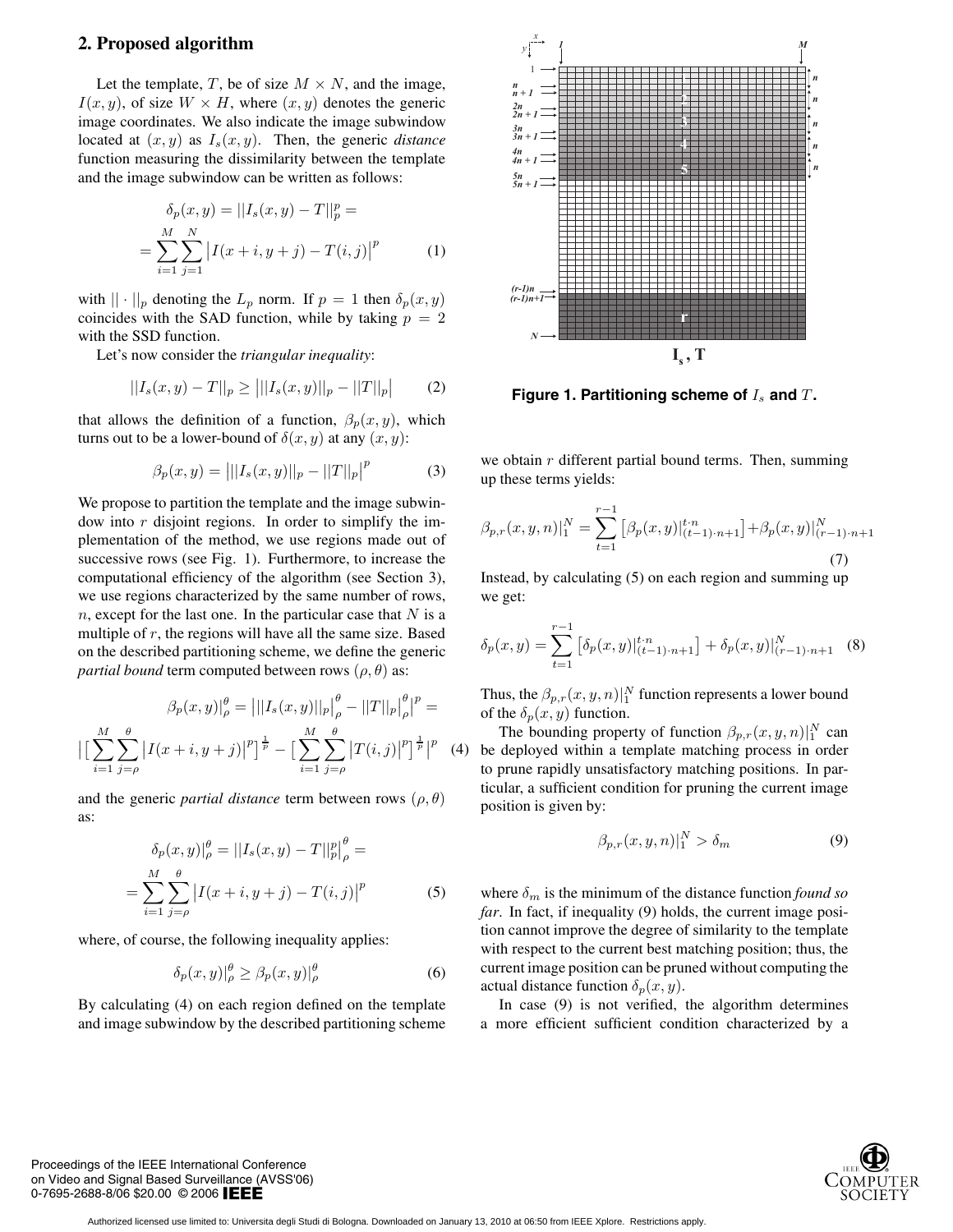bounding function closer to the actual value of the  $\delta_p(x, y)$ function. This is done by computing the partial distance term associated with the first region and then using it to replace the corresponding partial bound term in  $\beta_{p,r}(x, y)$ :

$$
\gamma_{p,(r-1)}(x,y,n) = \delta_p(x,y)|_1^n + \beta_{p,(r-1)}(x,y,n)|_{n+1}^N
$$
\n(10)

As a result, the new sufficient condition that can be checked in order to prune the current position is given by:

$$
\gamma_{p,(r-1)}(x,y,n) > \delta_m \tag{11}
$$

The better efficiency of condition (11) is guaranteed by the following inequalities:

$$
\delta_p(x, y) \ge \gamma_{p, (r-1)}(x, y, n) \ge \beta_{p, r}(x, y, n)|_1^N \qquad (12)
$$

that can be easily inferred from the properties of partial bound and partial distance terms.

Should (11) be not verified either, the algorithm would continue checking other sufficient conditions characterized by increasing efficiency by substituting, at generic step  $i$ , the  $i - th$  partial bound term with its corresponding partial distance term. Proceeding this way, the algorithm can determine and check up to  $r$  sufficient conditions. The last lower bounding function that can be determined is:

$$
\gamma_{p,1}(x,y,n) = \delta_p(x,y) \Big|_1^{(r-1)\cdot n} + \beta_{p,1}(x,y,n) \Big|_{(r-1)\cdot n+1}^N
$$
\n(13)

and the associated sufficient condition:

$$
\gamma_{p,1}(x, y, n) > \delta_m \tag{14}
$$

Should (14) be not verified, the algorithm would complete the computation of the distance function by calculating the partial distance term associated with the last region and then compare  $\delta_p(x, y)$  to  $\delta_m$ .

#### **3. Considerations**

The proposed technique has been described here for typical template matching scenarios, where the best match together with its score has to be found within an image. Nevertheless, it is worth noting that the application to other fields where a threshold  $\delta_t$  is fixed previously to the matching process in order to select matching candidates, such as *image filtering* [4], is straightforward. In fact this can be easily done by initializing  $\delta_m$  as  $\delta_t$  and then storing into an

array all the positions  $(x, y)$  that, not being skipped by any of the sufficient conditions applied, verify:

$$
\delta_p(x, y) < \delta_m \tag{15}
$$

To briefly compare our technique with other proposals, it is worth noting that [3] uses sufficient conditions based on the triangular inequality at different levels of resolution. It does not incorporate partial distance terms into the bounding functions, this implying that when no sufficient condition is verified the overall distance function has to be calculated from scratch. Algorithms [6] and [9] use  $\beta_p(x, y)$  as a way to determine a sufficient condition for pruning nonmatching positions. Since with  $p = 1, 2$  holds the following inequality (see Appendix A):

$$
\beta_p(x, y) \le \beta_{p,r}(x, y, n)|_1^N \tag{16}
$$

the lower bounds proposed in this paper represent a closer approximation of the  $\delta_p(x, y)$  term. Moreover, it is worth noting that the partial bound terms, which are the basic terms of our bounding functions, can be efficiently computed thanks to standard incremental techniques such as *box-filtering* [7]. Generally speaking, the number of distinct box-filters required by the algorithm is equal to the number of different sized regions used within the partitioning scheme. As discussed in Section 2, with only two different sized regions only two distinct box-filters are required by the algorithm, thus reducing the computational overhead as well as the memory footprint. When the template and image subwindow can be partitioned into regions having all the same size  $(n = \frac{N}{r})$ , the computational efficiency increases furtherly since only one box-filter is needed. It is worth pointing out that any different partitioning scheme which subdivides the image window and the template into equally sized blocks could be applied, and would lead to the same cost in terms of incremental calculations. Obviously, increasing the number of subsets improves the tightness of the bounding function though requires a higher number of operations for its calculation. Hence, this turns out to be a trade-off for the choice of the granularity of the partitioning scheme.

The proposed algorithm, as it is the case of [3], [2], [4], [5], [6] and [9], is data dependent. Since the number of pruned positions can not be foreseen, the amount of computation required by our algorithm cannot be estimated in advance. In particular, the execution time depends significantly on the position of the best matching image subwindow within the search area as well as on a proper choice of the two parameters  $(r, n)$  associated with the partitioning scheme. In order to alleviate these dependencies, we have developed two methods aimed at estimating respectively the position of the best matching image subwindow and the optimal choice of parameters  $(r, n)$ . These methods,

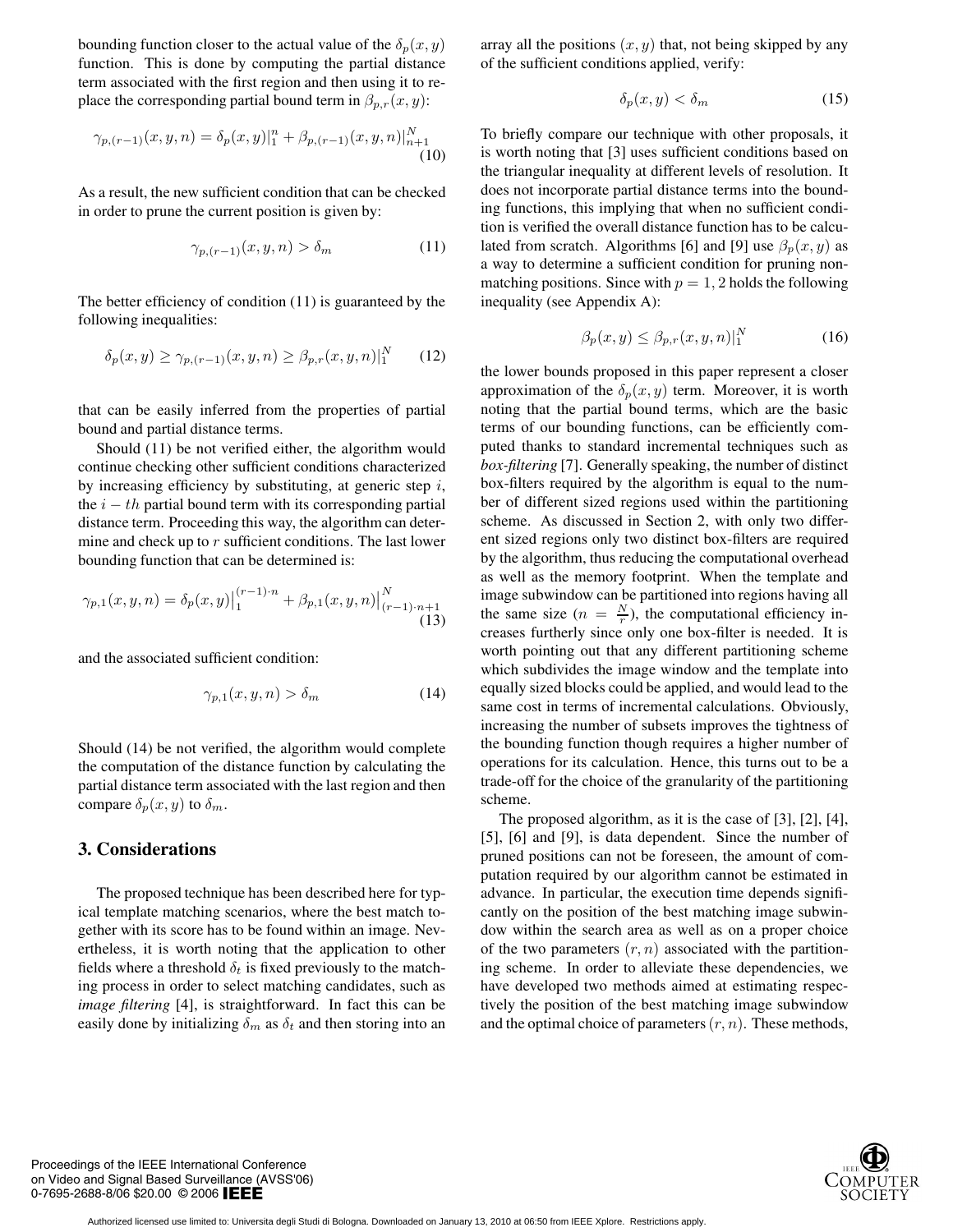not described here for the sake of brevity, require a negligible computational cost and hence can be used at run-time to provide initialization values to our template matching algorithm.

**Table 1. Speed-ups yielded by our algorithm vs. FS algorithm, SSD case.**

| Dataset | $(r, \frac{n}{N})$ | $Speed-up$ | $P_{tot}[\%]$   | $P_0[\%]$ |
|---------|--------------------|------------|-----------------|-----------|
| paint1  | (20,0.05)          | 108.7      | $\approx 100.0$ | 91.3      |
| paint2  | (16, 0.06)         | 136.7      | $\approx 100.0$ | 96.9      |
| paint3  | (8,0.12)           | 207.5      | $\approx 100.0$ | 99.2      |
| pcb3    | (4,0.21)           | 56.6       | $\approx 100.0$ | 99.4      |
| plants  | (11,0.08)          | 99.5       | $\approx 100.0$ | 97.0      |
| Ringo 1 | (34,0.03)          | 25.2       | $\approx 100.0$ | 80.4      |
| Ringo 2 | (34,0.03)          | 28.0       | $\approx 100.0$ | 81.1      |
| Board 1 | (34, 0.03)         | 16.4       | $\approx 100.0$ | 53.6      |
| Board 2 | (34,0.03)          | 15.6       | $\approx 100.0$ | 30.4      |
| Board 3 | (14,0.06)          | 78.7       | $\approx 100.0$ | 95.4      |
| Wafer 1 | (12,0.09)          | 73.5       | $\approx 100.0$ | 95.3      |
| Wafer 2 | (11, 0.08)         | 107.5      | $\approx 100.0$ | 96.2      |
| Wafer 3 | (25, 0.04)         | 23.1       | $\approx 100.0$ | 53.5      |

## **4. Experimental results**

In this section we provide experimental results aimed at comparing our algorithm to the FS algorithm based on SAD/SSD and to an FFT-based algorithm. All the compared algorithms were implemented in *C* and run on a Linux workstation based on a *P4 3.056 GHz* processor. Our algorithm includes the run-time method for the estimation of the position of the best matching subwindow and uses as parameters the pair  $(r, n)$  yielding the maximum speed-up. The datasets used for the experiments consist of grayscale images and templates of various dimensions and are shown in Figg. 2 - 7.

Table 1 shows the speed-ups (i.e. ratios of measured execution times) obtained by our algorithm with respect to the FS SSD-based algorithm, while Table 2 shows the speedups in the case of the SAD function. Both tables show in the second column the values of parameters  $(r, n)$  yielding the maximum speed-up, which is reported in column 3. Finally, columns 4 and 5 show the percentage of positions that were pruned thanks to the application of, respectively, all the sufficient conditions and only the first sufficient condition (i.e. inequality (9)).

As it can be noted from the two tables, the proposed algorithm yields significant speed-ups with respect to the FS algorithm throughout the whole dataset. In the SSD case the speed-up ranges from 15.6 (*Board 2*) up to 207.5 (*paint3*),



**Figure 2. Datasets** *paint 1, 2* **and** *3***.**





**Figure 3. Dataset** *plants***.**



**Figure 4. Dataset** *pcb3***.**

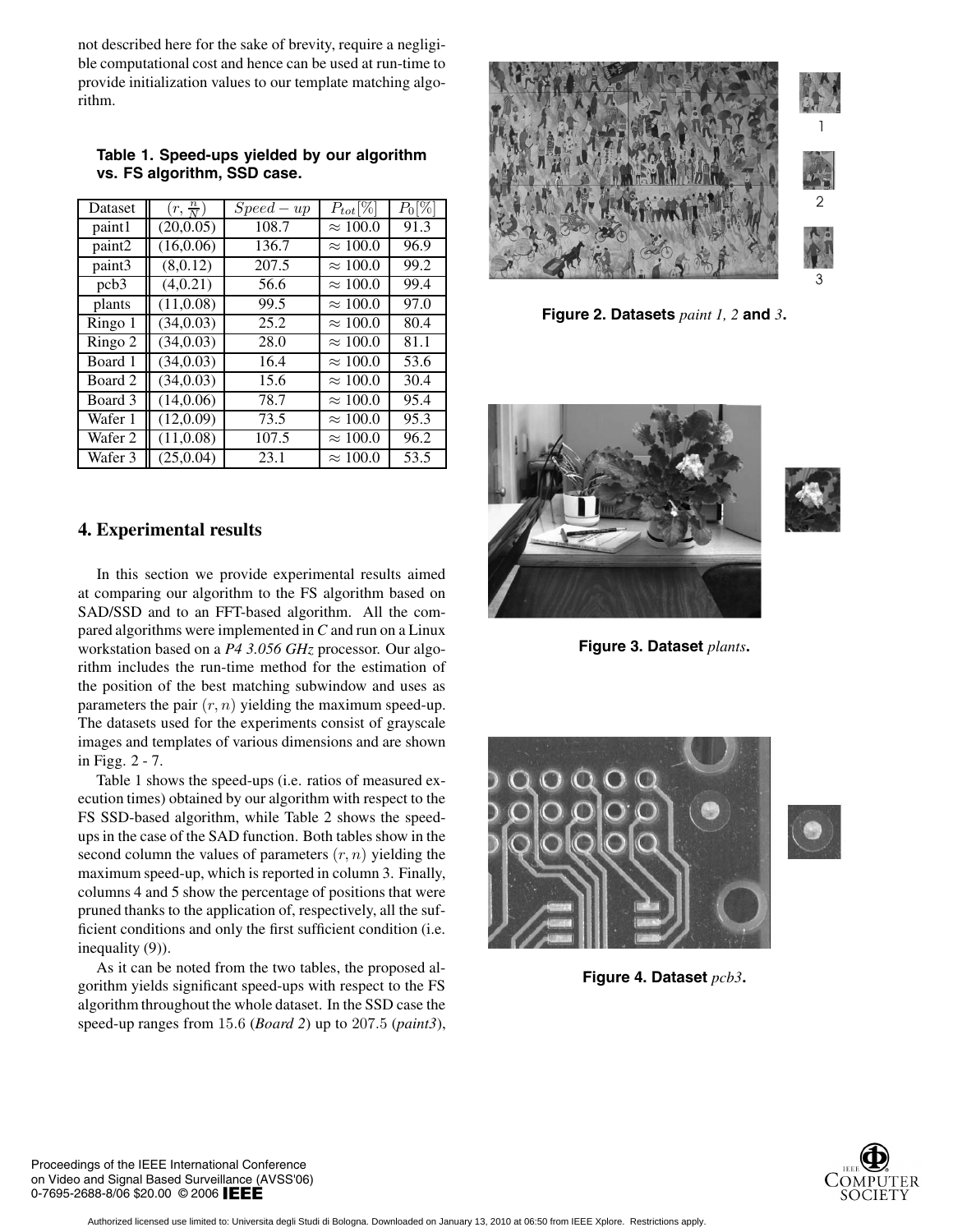

**Figure 5. Datasets** *ringo 1* **and** *2***.**



**Figure 6. Datasets** *Board 1, 2* **and** *3***.**



**Figure 7. Datasets** *Wafer 1, 2* **and** *3***.**

## **Table 2. Speed-ups yielded by our algorithm vs. FS algorithm, SAD case.**

| Dataset | $(r, \frac{n}{N})$ | $Speed-up$ | $P_{tot}[\%]$    | $P_0[\%]$ |
|---------|--------------------|------------|------------------|-----------|
| paint1  | (10, 0.11)         | 242.2      | $\approx 100.00$ | 99.30     |
| paint2  | (11,0.09)          | 206.7      | $\approx 100.00$ | 99.32     |
| paint3  | (7,0.13)           | 277.0      | $\approx 100.00$ | 99.82     |
| pcb3    | (4,0.22)           | 73.7       | 99.99            | 99.48     |
| plants  | (3,0.22)           | 167.2      | $\approx 100.00$ | 99.90     |
| Ringo 1 | (13,0.08)          | 44.9       | 99.98            | 94.12     |
| Ringo 2 | (13,0.08)          | 68.6       | $\approx 100.00$ | 95.85     |
| Board 1 | (25, 0.04)         | 15.1       | $\approx$ 100.00 | 74.77     |
| Board 2 | (34,0.03)          | 21.2       | $\approx 100.00$ | 79.95     |
| Board 3 | (7,0.10)           | 115.9      | $\approx 100.00$ | 98.71     |
| Wafer 1 | (8,0.13)           | 104.3      | $\approx 100.00$ | 98.57     |
| Wafer 2 | (9,0.09)           | 139.8      | $\approx 100.00$ | 99.20     |
| Wafer 3 | (16, 0.06)         | 112.5      | $\approx 100.00$ | 97.20     |

while it varies between 15.1 (*Board 1*) and 277.0 (*paint3*) in the SAD case.

Finally, we have compared our algorithm to a template matching algorithm based on the SSD function and the FFT. FFT methods are widely used for SSD-based template matching since the SSD function can be written as:

$$
\delta_2(x, y) = ||I_s(x, y)||_2 2 + ||T||_2 2 - 2 \cdot I_s(x, y) \circ T
$$
 (17)

with  $\circ$  representing the dot product operation. Thus, FFTbased methods compute the dot product term in the frequency domain in order to reduce the overall calculations. In our experiments we have used an efficient algorithm named *cvMatchTemplate*, which belongs to the *OpenCV* computer vision library, developed by *Intel*. Table 3 shows the speed-ups yielded by our algorithm with respect to the *cvMatchTemplate* algorithm for SSD-based template matching. It is worth observing that our algorithm can yield notable speed-ups with regards to the FFT-based algorithm: in the worst case the performance of the two algorithms is the same (speed-up equal to 1.0, *Board 2*), while in the best case the speed-up reaches 12.1 (*Paint3*).

## **5. Conclusion and future work**

A novel method aimed at performing fast and exhaustive template matching based on the  $L_p$  norm has been described throughout the paper. The method relies on a partitioning scheme applied to both the template and the image subwindow, as well as on the combined use of the triangular inequality together with partial evaluations of the  $L_p$ norm. This approach permits to determine several lower bounding functions, each one representing a closer approx-